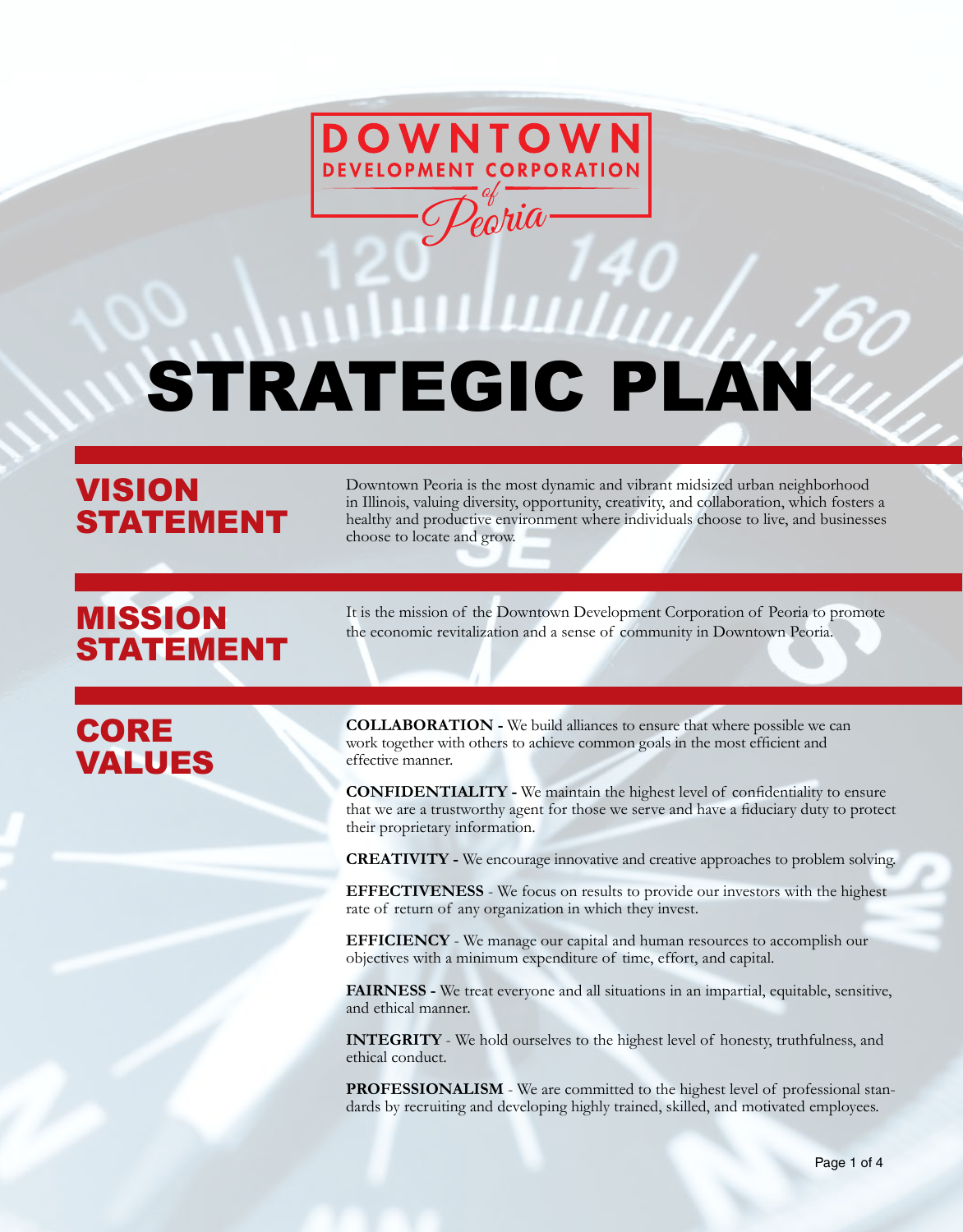## **KEY** PERFORMANCI **INDICATORS**

- Day-time population, as measured by US Census Bureau.
- Downtown residential population, as measured by Esri.
- Net promoter score for recommending downtown, as measured by downtown employee survey.
- Number of businesses located in downtown, as measured by OnTheMap and GPEDC.
- Number of key industry sector employers in downtown, as measured by GPEDC.
- Residential rental occupancy rates, as measured by annual survey of downtown residential rental properties.

## STRATEGIC GOALS



## **FIVE-YEAR TIMEFRAME with quantifiable objectives.**

- **1. Increase the residential population of Downtown Peoria by 1,300 by December 31, 2022.**
- **2. Increase the day-time population of Downtown Peoria by 10% or 2,500 new employees by December 31, 2022.**
- **3. Increase the number of businesses located in Downtown Peoria by 50 new businesses by December 31, 2022.**

## **Increase the residential population of Downtown Peoria by 1,300 by December 31, 2022.**

## **Strategy #1**

- 1. Increase the number of residential rental units available in the downtown by 205 units each year beginning in 2018.
	- a. **Objective:** Add 205 new residential units in the downtown each year beginning by the end of 2018. This goal will increase supply of new residential units to keep pace with demand and steadily increase the number of downtown residents.
	- b. **Objective:** Increase the number of residential development projects started each year to three (3) per year by the end of 2018. This goal will ensure a steady stream of new residential units as demand increases, as development has ebbed and flowed. A steady stream of new developments matches the growth in demand.
	- c. **Objective:** Increase the number of developers, both local and out of-town, exploring development projects in downtown Peoria to six (6) per year, beginning in 2018. This goal supports efforts to have a constant stream of new development projects by diversifying the development community.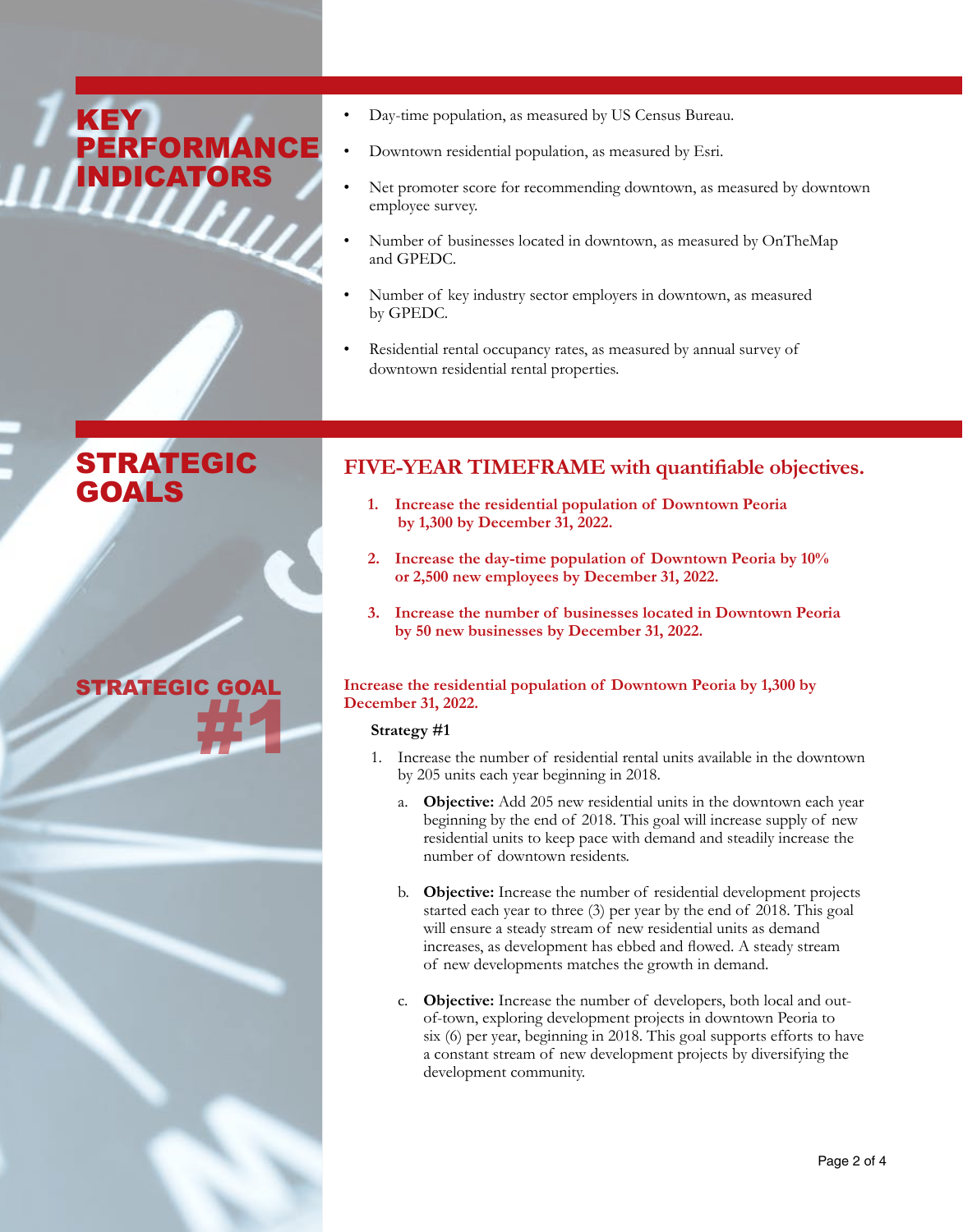## STRATEGIC GOAL #2

STRATEGIC GOAL #3

- 2. Increase the average market rent by 5% each year.
	- a. **Objective:** Maintain downtown rental occupancy rates at 95% through 2022, as measured by an annual survey of downtown rental properties. This goal will support market rental rates and continued development of new residential units.
	- b. **Objective:** Manage the number of new units coming online to below 225 per year, as measured by the DDC's known inventory list. This goal will ensure that supply does not exceed demand, thus putting downward pressure on monthly rental rates, which would have a negative effect on future development.

## **Increase the day-time population of Downtown Peoria by 10% or 2,500 new employees by December 31, 2022.**

## **Strategy #2**

- 1. Increase the number of businesses in the downtown each year. .
	- a. **Objective:** See Strategic Goal #3.
- 2. Increase the number of business expansions in the downtown.
	- a. **Objective:** Increase the number of business expansions in the downtown by 2.5% (625 employees) each year, beginning in 2018 to 10% (2,500 employees) by 2022. By increasing the environment in the downtown by improving the appearance of downtown pedestrian corridors, maintain the level of satisfaction with parking options, increase the array and quality of dining options in the downtown, adding a convenience store to the area, and expand the recreational and cultural activities in the downtown.
	- b. **Objective:** Increase downtown employees' satisfaction levels by 5% each year through 2022, as measured by the "Net Promoter Score for Recommending Downtown" currently at 36%.

## **Increase the number of businesses in the downtown by 13 each year, beginning in 2018.**

## **Strategy #3**

- 1. Increase the number of businesses in the downtown each year.
	- a. **Objective:** Increase the number of new non-key industry sector businesses by nine (9) new businesses each year, through 2022, as measured by Greater Peoria Economic Development Council (GPEDC) statistics of new businesses.
- 2. Increase the number of businesses within each of the four (4) key industry sectors.
	- a. **Objective:** Increase the number of new businesses within each of the four (4) key industry sectors (Manufacturing, HealthCare, Transportation & Logistics, and Agribusiness) by one (1) new company each year, through 2022, as measured by the Greater Peoria Economic Development Council (GPEDC) statistics of new businesses.